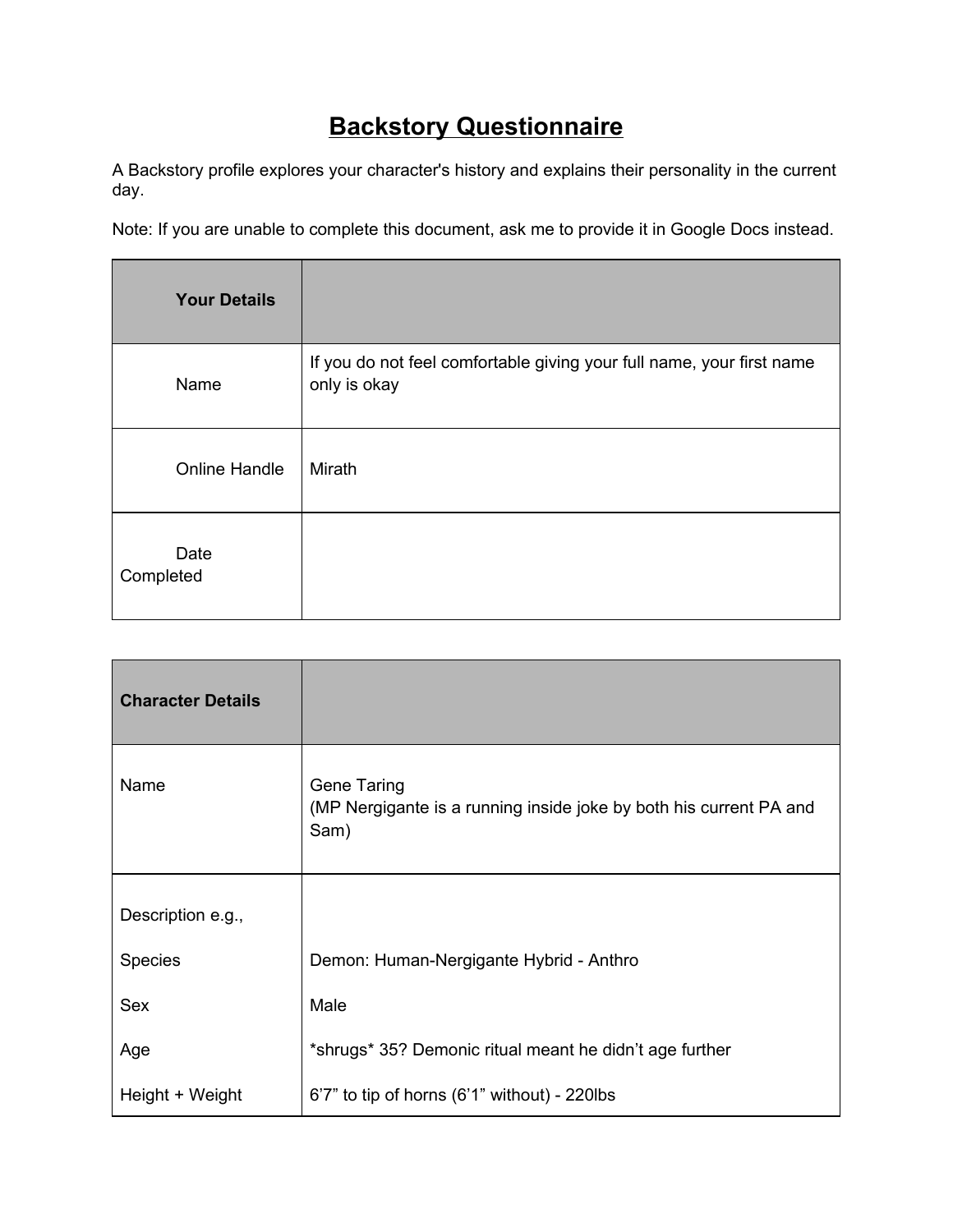| Other details                                                          | <b>Bisexual</b>                                                                                                                                                                                |
|------------------------------------------------------------------------|------------------------------------------------------------------------------------------------------------------------------------------------------------------------------------------------|
| Fictional species?                                                     | If your character is of a fictional species, please provide a link to the<br>person who created the species (as opposed to who currently owns<br>the copyright, if that's a different person). |
|                                                                        | MHW (and hence the Nergigante species) is owned by Capcom                                                                                                                                      |
|                                                                        | If your species is something that appears in ancient mythology, e.g.,<br>dragon, just say 'mythology'.                                                                                         |
| Story                                                                  | What's the name of the overall story your character features in?<br>(e.g., Simba the lion comes from the story The Lion King).                                                                 |
| Siblings                                                               | What siblings does your character have, and how many years older<br>or younger than your character are they?                                                                                   |
| Other media<br>available? Images,<br>Video footage,<br>Costumes, etc.? | Please include links to any art here, plus a way to contact the person<br>who created the art. I am happy to use the Note system if the web<br>site you found me on has one.                   |
| What colours would<br>you like me to use?                              | This is for Infographics and videos only. Not applicable for No Frills.                                                                                                                        |

Please write on the right hand side in the spaces below. If any section doesn't seem relevant you can skip it.

If your character does particularly well in an area, (e.g., if they had good parents), by all means include that too! This questionnaire isn't about finding your character's faults, it's about understanding their particular balance of strengths and weaknesses.

| <b>Stages</b> | $\vert$ Notes – Extremity, specific |
|---------------|-------------------------------------|
|               |                                     |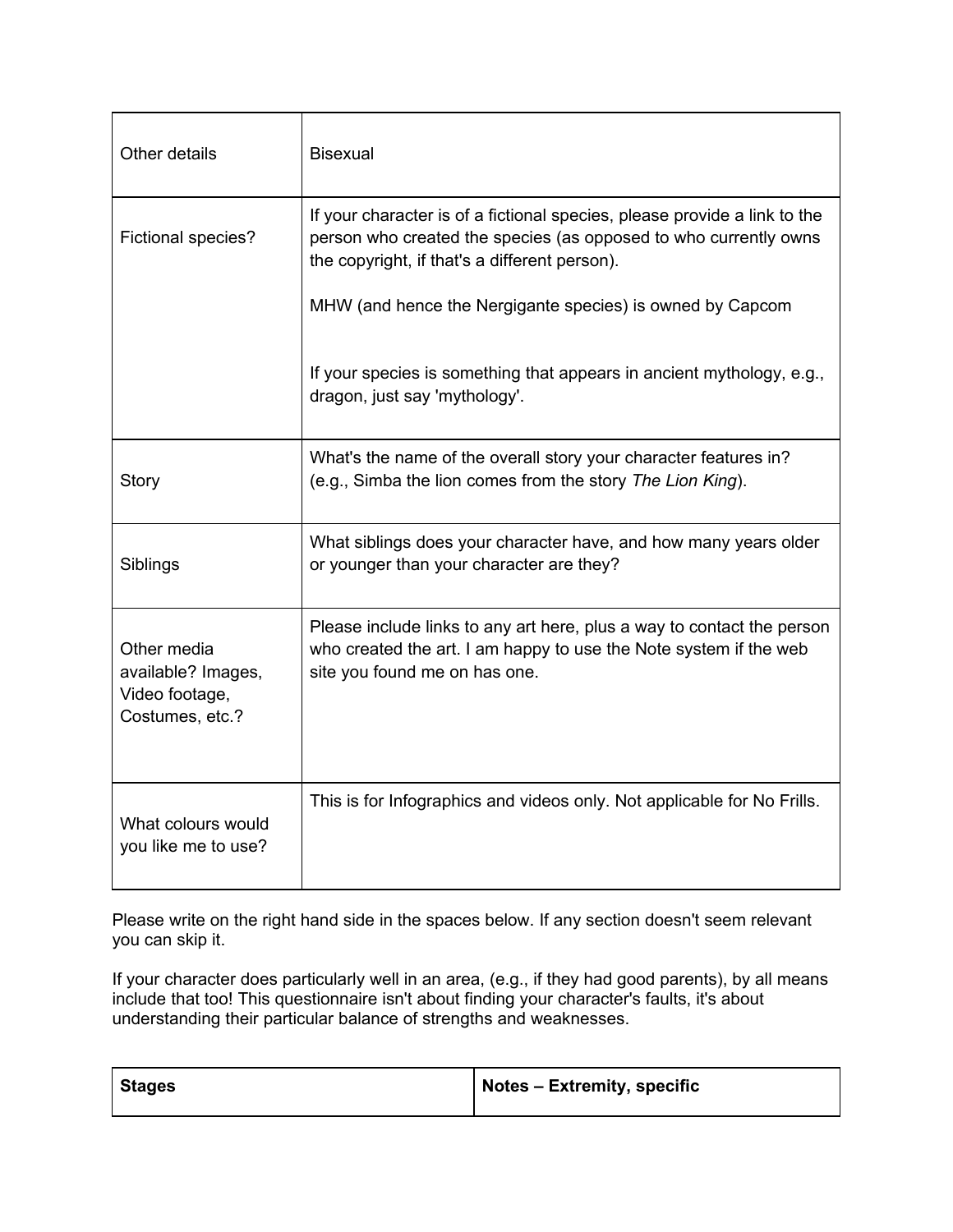|                                                                                                                                                                                                                                                                                                                                                                                                                                                                                                                                                                                                                                                                                                                                                                                           | details, etc.                                                                                                                                                                                                                                                                                                                                                                                                                                                                                                                                                                                                                                                                                                                                                                                                                                                                                                                                                                                                                     |
|-------------------------------------------------------------------------------------------------------------------------------------------------------------------------------------------------------------------------------------------------------------------------------------------------------------------------------------------------------------------------------------------------------------------------------------------------------------------------------------------------------------------------------------------------------------------------------------------------------------------------------------------------------------------------------------------------------------------------------------------------------------------------------------------|-----------------------------------------------------------------------------------------------------------------------------------------------------------------------------------------------------------------------------------------------------------------------------------------------------------------------------------------------------------------------------------------------------------------------------------------------------------------------------------------------------------------------------------------------------------------------------------------------------------------------------------------------------------------------------------------------------------------------------------------------------------------------------------------------------------------------------------------------------------------------------------------------------------------------------------------------------------------------------------------------------------------------------------|
| <b>Trust and Confidence</b><br>- How did your character's parents feel when<br>they first realised that a baby was on the<br>way? I.e., was your character's conception<br>planned, or accidental?<br>- How did the primary caregiver feel about<br>gestating a baby/looking after an egg? Were<br>they excited, afraid, angry?<br>- Were your character's caregivers capable of<br>looking after an infant mentally, emotionally,<br>and financially?<br>- Were both parents present for your<br>character's birth? What happened during the<br>birth (were there any complications)?<br>- Was your character's mother/primary<br>caregiver nurturing towards your character as<br>a newborn? If not, how did they behave<br>towards them and how did your character feel<br>about that? | Did your character's parents or caregivers<br>behave the way your character needed as an<br>infant? Did either parent/caregiver or baby<br>receive any unpleasant surprises?<br>Born to an upper-class couple close to their<br>4th anniversary. American father who's a<br>CEO of a telecommunications company,<br>sometimes rarely seen for weeks on end due<br>to his business. When he was around, his<br>larger-than-life presence helped to instil a<br>sense of grandness and confidence, a sense<br>of order in the household.<br>Due to his father's job and salary, his mother<br>could happily and easily stay at home, having<br>a more creative streak as a seamstress and<br>using this to the family's advantage - as both<br>a side-business and a more personal level as<br>she tailored her husband's (and later, son's)<br>suits.<br>In contrast to the loud, exaggerated<br>personality of her husband, she is quieter and<br>gentler, but isn't adverse to the expensive<br>gifts bought for her or her son. |
| Freedom and Self-Determination<br>- does character hold on/grasp?                                                                                                                                                                                                                                                                                                                                                                                                                                                                                                                                                                                                                                                                                                                         | Were they guided / buffered as they<br>experimented with early autonomy, to avoid<br>feeling doubtful of themselves - or ashamed<br>because they weren't ready to meet                                                                                                                                                                                                                                                                                                                                                                                                                                                                                                                                                                                                                                                                                                                                                                                                                                                            |
| - does character let go?                                                                                                                                                                                                                                                                                                                                                                                                                                                                                                                                                                                                                                                                                                                                                                  | challenges?                                                                                                                                                                                                                                                                                                                                                                                                                                                                                                                                                                                                                                                                                                                                                                                                                                                                                                                                                                                                                       |
| - is character destructive and cruel?<br>- was character benign and relaxed?                                                                                                                                                                                                                                                                                                                                                                                                                                                                                                                                                                                                                                                                                                              | Having a keen interest in politics, it seemed<br>only natural to have an ambition to become<br>part, if not head, of one of the main political<br>parties, particularly Labour.                                                                                                                                                                                                                                                                                                                                                                                                                                                                                                                                                                                                                                                                                                                                                                                                                                                   |
| - what was it like to express choice for the<br>first time in their life?                                                                                                                                                                                                                                                                                                                                                                                                                                                                                                                                                                                                                                                                                                                 | Although his parents were divided politically<br>(his father also for Labour whilst his mother                                                                                                                                                                                                                                                                                                                                                                                                                                                                                                                                                                                                                                                                                                                                                                                                                                                                                                                                    |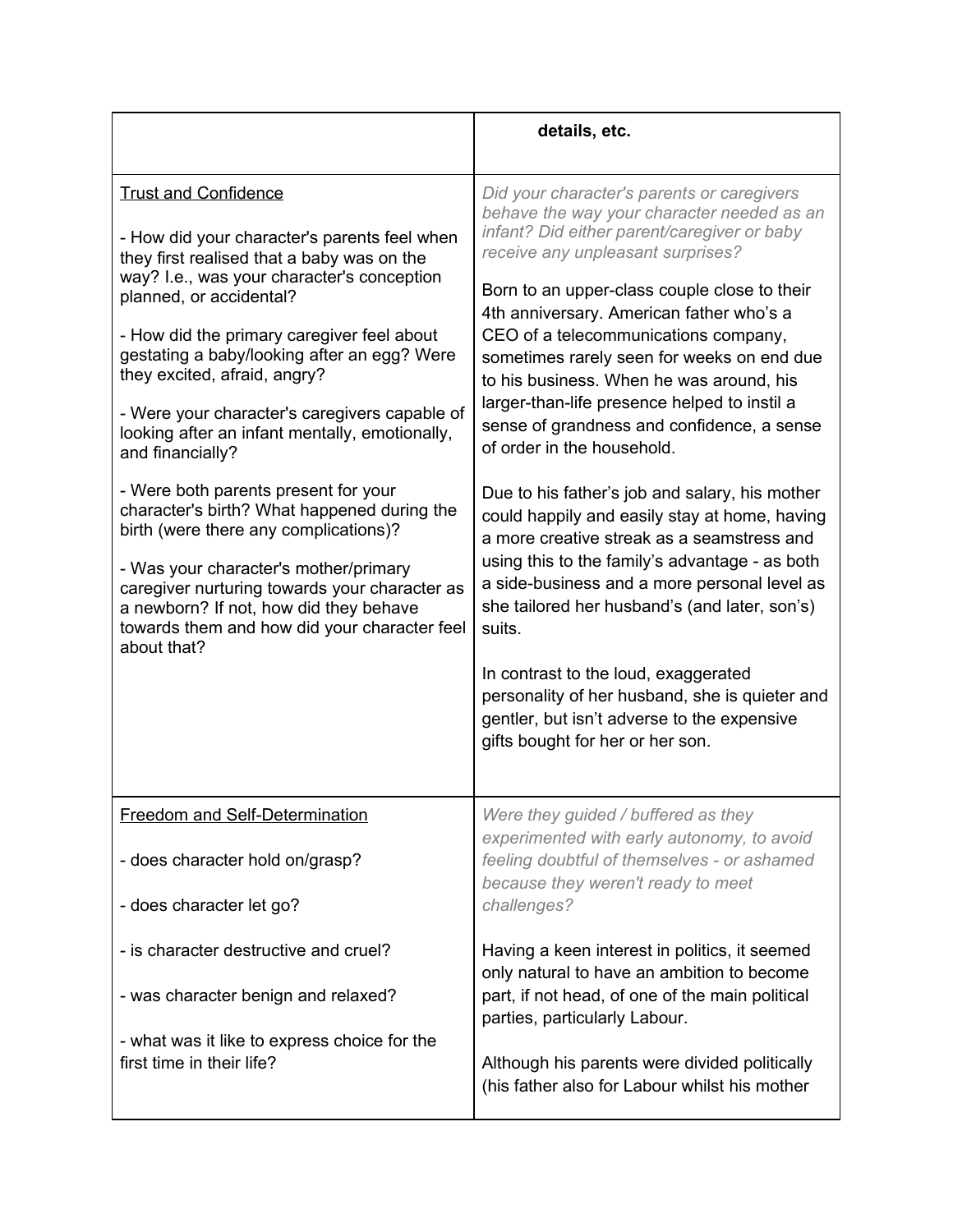| - did they make any bad choices in their<br>inexperience?<br>- does the character doubt themselves?<br>- does the character focus on details because<br>they can't watch everything - the big picture<br>contains too much detail?<br>- does the character often feel unready to<br>show projects to others?<br>- does character wish they were invisible?<br>- how cooperative/wilful is the character?<br>- how well does the character<br>express/suppress themselves?<br>- how controlled do they feel by others? | was Conservative), it wasn't exactly a topic of<br>conversation between them until it got to<br>election time. Or Brexit - since Gene had to<br>know both sides of the story, but even he was<br>told he was biased for wanting to leave.                                     |
|-----------------------------------------------------------------------------------------------------------------------------------------------------------------------------------------------------------------------------------------------------------------------------------------------------------------------------------------------------------------------------------------------------------------------------------------------------------------------------------------------------------------------|-------------------------------------------------------------------------------------------------------------------------------------------------------------------------------------------------------------------------------------------------------------------------------|
| <b>Ambition</b>                                                                                                                                                                                                                                                                                                                                                                                                                                                                                                       | How active/aggressive did character become?<br>Did they get too enthusiastic, do something                                                                                                                                                                                    |
| - how energetic was your character as a<br>small child?                                                                                                                                                                                                                                                                                                                                                                                                                                                               | bad and then feel guilty?                                                                                                                                                                                                                                                     |
| - how much did your character enjoy/feel<br>guilty about their victories and achievements?<br>- how good did they get at cooperating?                                                                                                                                                                                                                                                                                                                                                                                 | Being around his dad, he quickly caught on<br>and gained his own sense of heightened<br>confidence and an ability to project himself to<br>stand above and out in a crowd. He also<br>gained a good sense of work, valuing the                                                |
| - did they develop a tendency to berate                                                                                                                                                                                                                                                                                                                                                                                                                                                                               | rewards that it often gave out.                                                                                                                                                                                                                                               |
| themselves?                                                                                                                                                                                                                                                                                                                                                                                                                                                                                                           | At 35, having worked his way up as a Labour<br>politician to own his own office and PA over                                                                                                                                                                                   |
| - what are the character's biggest wishes and<br>dreams? Can they ever fulfil them?                                                                                                                                                                                                                                                                                                                                                                                                                                   | the course of years, was when things took a<br>different turn.                                                                                                                                                                                                                |
|                                                                                                                                                                                                                                                                                                                                                                                                                                                                                                                       | A folded scrap of paper had been left on his<br>desk, for Gene to discover in the morning.<br>Reading what was written on the outside of<br>the folded scrap of paper - it was from<br>someone who knew he had a want for more<br>power and a chance at taking himself to new |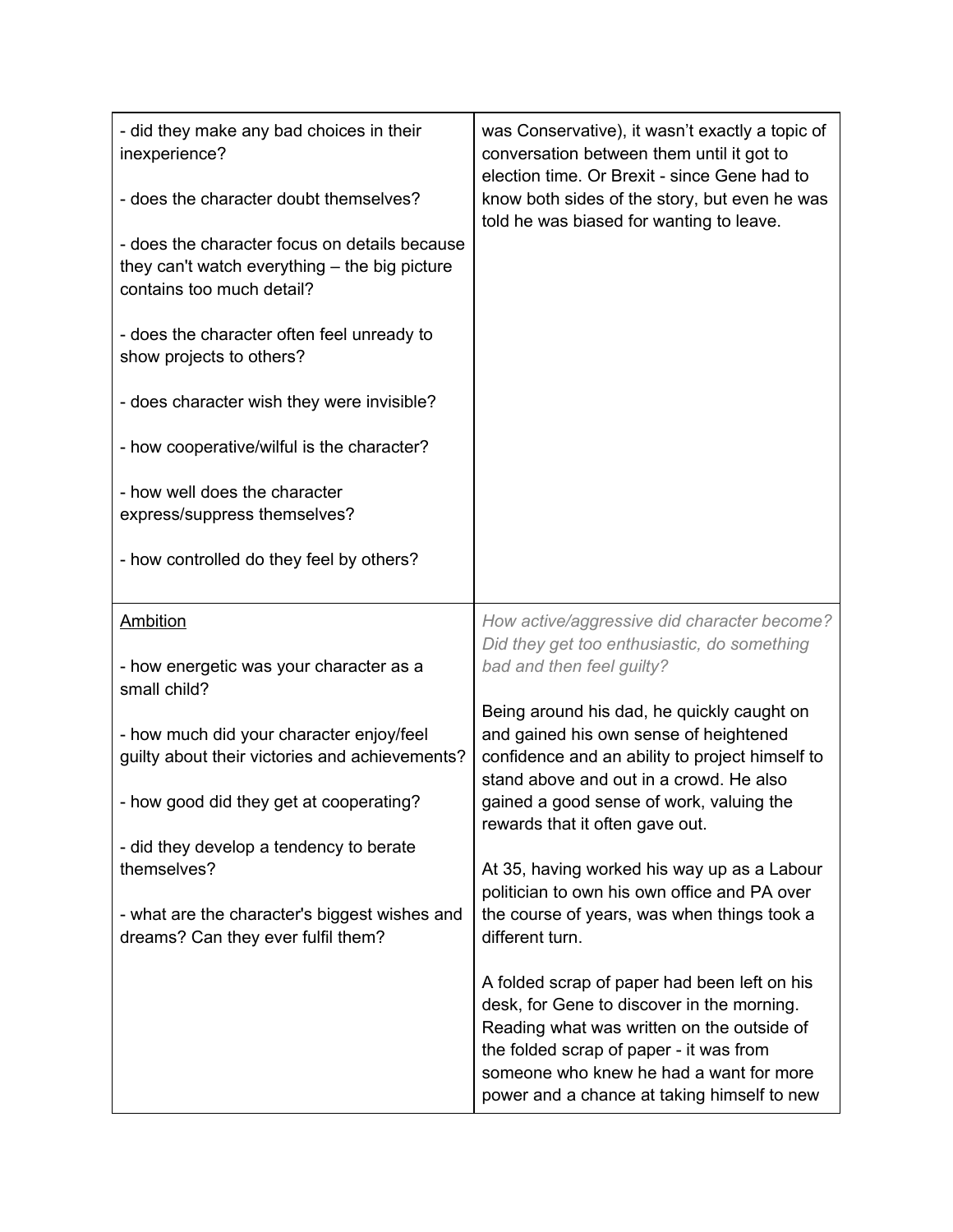| heights. When asked about it, his PA simply<br>shrugged and had no recollection of it.                                                                                                                                                                                                                                                                                                                       |
|--------------------------------------------------------------------------------------------------------------------------------------------------------------------------------------------------------------------------------------------------------------------------------------------------------------------------------------------------------------------------------------------------------------|
| The invocation he was given called on Lilith,<br>known for being one of the first powerful<br>demons and her seductive nature, both of<br>which appealed to him. He gave his PA the<br>rest of the day off, cancelling anything and<br>everything, and, now alone, he tried it.                                                                                                                              |
| A surge of power, a vision of Lilith with her<br>wings and arms spread invitingly, and he<br>soon blacked out.                                                                                                                                                                                                                                                                                               |
| Coming round, the first thing he noticed was<br>how his skin has changed colour to a reddish-<br>brown (a drastic change from his pale human<br>complexion), fingers ending with short cream<br>claws. His vision had changed to<br>accommodate the more anthropomorphic<br>facial structure. His suit lay in tatters around<br>him from the transformation.                                                 |
| Unfortunately for him, his PA had witnessed<br>the transformation, although had soon hidden<br>herself to keep alive until the coast was clear.<br>She approached warily even then until she<br>realised Gene still had the same mental state<br>as before. She told Gene what she had seen<br>and heard, but still seemed somewhat<br>shaken. Who wouldn't be if they were face-to-<br>face with a monster? |
| Even though he resembled a wingless<br>Nergigante, Lilith's involvement meant a few<br>variances - mainly his horns and tail, which<br>were tipped with orange. Cream spikes<br>covered his head, but grew larger and<br>covered his upper back, shoulders, and<br>forearms when enraged.                                                                                                                    |
| Which meant the accidental destruction of<br>many fine suits.                                                                                                                                                                                                                                                                                                                                                |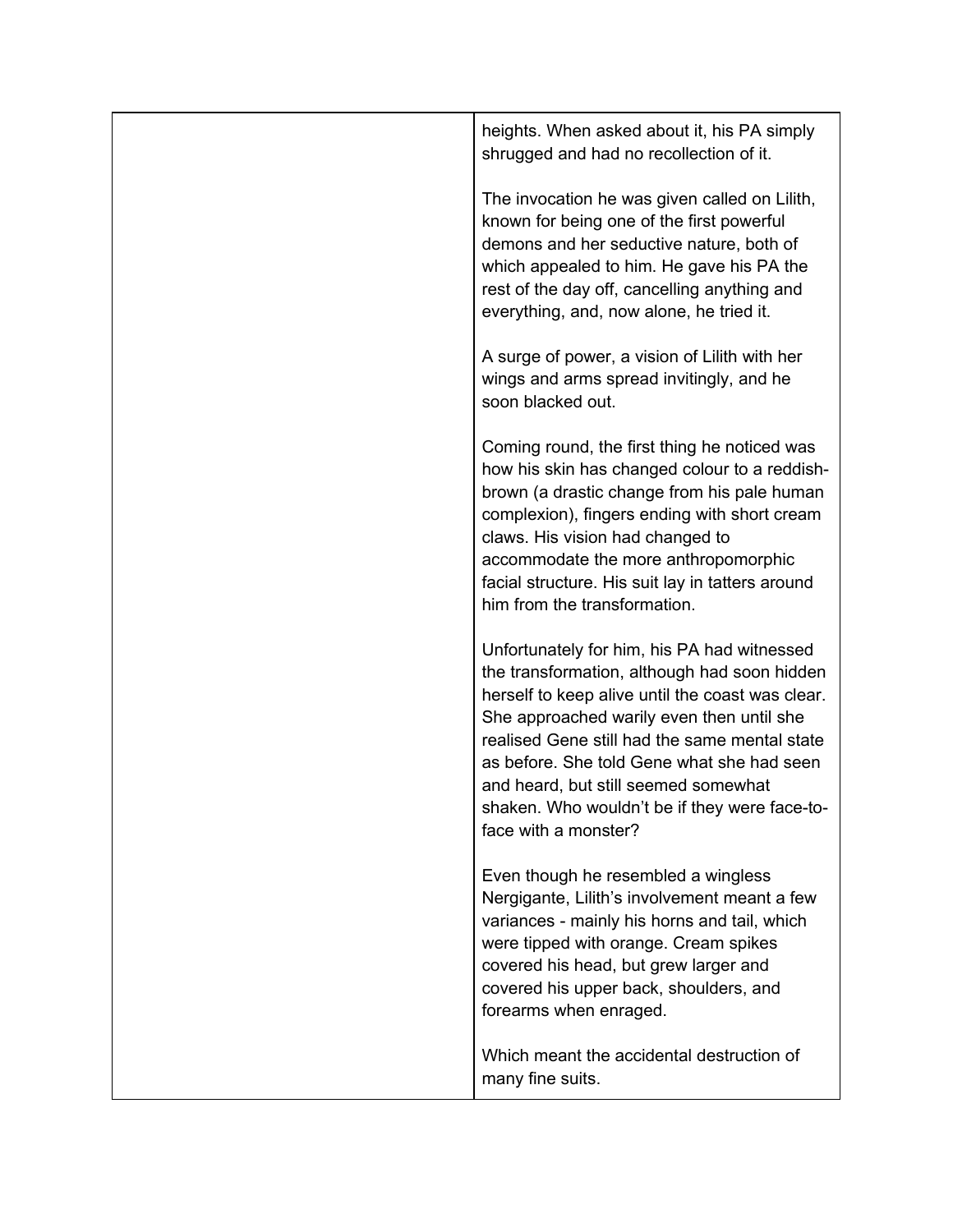| Productivity                                                                                                               | Did character feel ready to take their place in                                                                                                                               |  |
|----------------------------------------------------------------------------------------------------------------------------|-------------------------------------------------------------------------------------------------------------------------------------------------------------------------------|--|
| - how did the character feel about being<br>productive rather than playing?                                                | school and to start thinking about their place<br>in the adult world, when they grow up?                                                                                      |  |
| - what was the transition from home to school<br>like?                                                                     |                                                                                                                                                                               |  |
| - how well prepared did he feel to contribute?                                                                             |                                                                                                                                                                               |  |
| - how did they feel about others also<br>contributing? Status, adequacy, teamwork?                                         |                                                                                                                                                                               |  |
| - what were their thoughts about being part of<br>the society they lived in $-$ what they were<br>going to be as an adult? |                                                                                                                                                                               |  |
| - how did their caste, gender, race and other<br>facets of their identity factor into this?                                |                                                                                                                                                                               |  |
| <b>Child to Adult Transition</b>                                                                                           | How did character deal with a rapidly<br>changing self (ie., puberty) in light of a rapidly                                                                                   |  |
| - how well did others appear to regard your<br>character?                                                                  | approaching world of work and relationships,<br>in which one's identity are paramount?                                                                                        |  |
| - how did your character ensure some sense<br>of sameness / continuity?                                                    | Having to adjust his life to his new permanent<br>identity was, at first, a struggle to get used to.<br>Travel was now nearly impossible unless it                            |  |
| - how was it decided who was in their social<br>group and who was out?                                                     | was well-coordinated, and Gene quickly had<br>to rely on his PA and other hired hands to<br>handle any everyday tasks, as well as facing                                      |  |
| - who did they appoint as their adversary (if<br>anyone)?                                                                  | the general public for him.                                                                                                                                                   |  |
| - who were their role models?                                                                                              | Coming across another demon was never<br>meant to be violence-free, and a turf war soon<br>ensued. Gene successfully fought and chased                                        |  |
| - who were their<br>girlfriends/boyfriends during<br>adolescence, and what were these partners<br>like?                    | off the other demon, but at a cost, having<br>permanently lost a chunk of his tail. Any<br>broken spikes regrew over the next few days<br>as if nothing had happened, proving |  |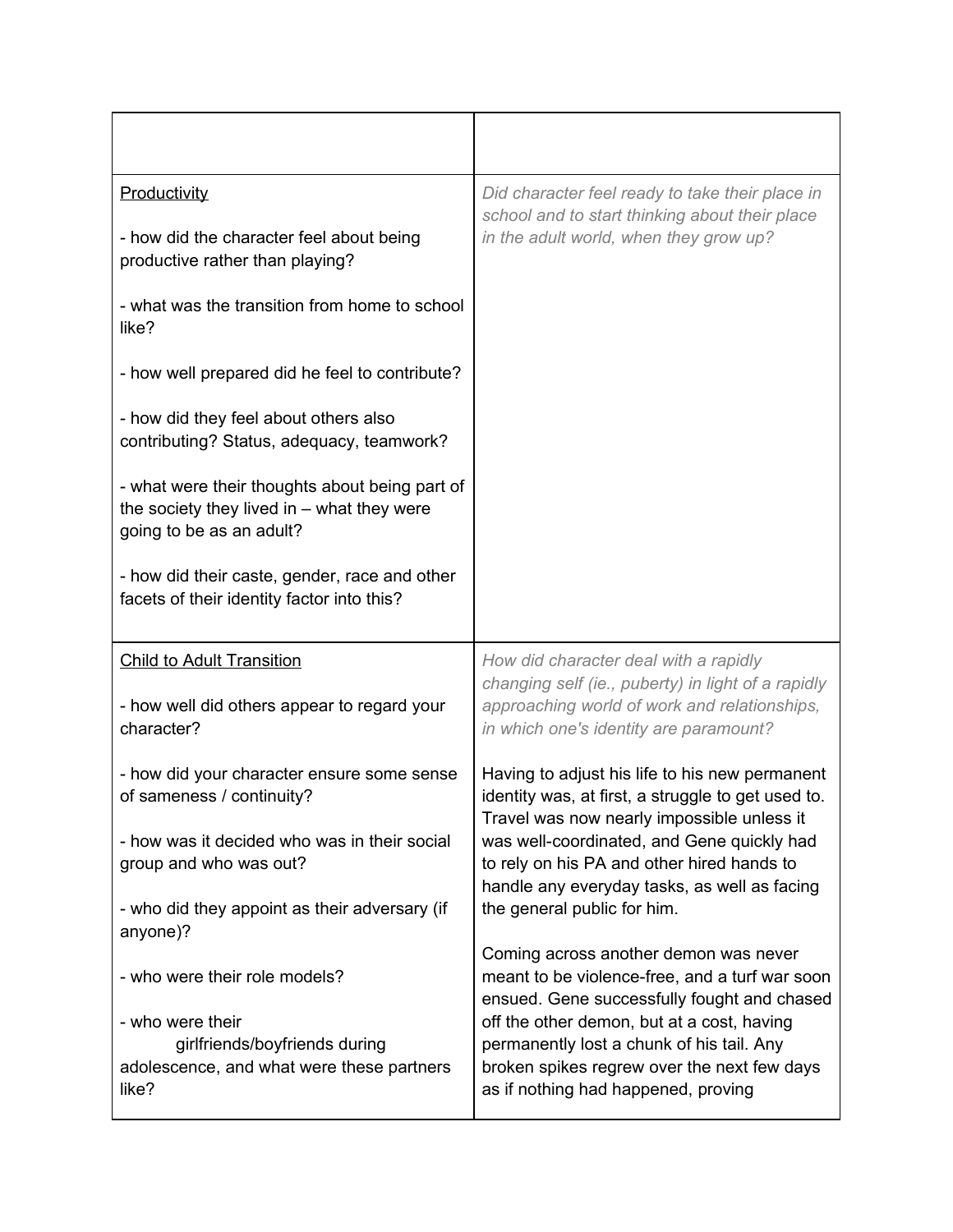| - how did they go about keeping the pool of<br>people they were to establish their new<br>identity in, manageably small (ie., cliques,<br>political interests, etc.)? | themselves an invaluable defence against an<br>opponent.<br>Summoning Lilith again only angered her, and<br>as a result she forced him into a feral state of<br>mind and new quadruped form as a<br>temporary punishment that lasted for a few<br>hours.                                                                                                                 |
|-----------------------------------------------------------------------------------------------------------------------------------------------------------------------|--------------------------------------------------------------------------------------------------------------------------------------------------------------------------------------------------------------------------------------------------------------------------------------------------------------------------------------------------------------------------|
| <b>Closeness in Relationships</b><br>- does your character affiliate with others                                                                                      | How does your character get on with the<br>business of being an adult? ie., doing their job<br>and finding a partner?                                                                                                                                                                                                                                                    |
| well?<br>- what is your character's attitude towards<br>work?<br>- what is your character's sexual / intimate<br>relationship(s) like?                                | Even when human, he dated and was<br>intimate with both men and women. His high<br>level of energy meant he took a more<br>dominant position in any relationship. This<br>didn't change once he became a demon,<br>although his circle of physical companions got<br>considerably smaller due to his appearance.                                                         |
|                                                                                                                                                                       | Lilith's background as a seducer of men and<br>her involvement during the ritual had a grand<br>effect on this. Demons didn't mate for life, as<br>well as some having multiple partners, and<br>can strengthen their bond by grooming each<br>other with their long tongues.                                                                                            |
|                                                                                                                                                                       | In order to make sure his new demonic<br>identity was kept a secret, as he was unable<br>to regain his human form despite trying, he<br>continued to work on his relationship with his<br>PA. Successfully bonding with the human<br>ensured this, before their silence was written<br>into any formal contract.                                                         |
|                                                                                                                                                                       | On one of the rare occasions that Gene could<br>travel home, one of his ex-boyfriends came<br>round, having been called by a worried<br>neighbour. Sam, recognising the Nergigante<br>species, was less wavering than most had<br>been, and the two soon got talking, soon<br>ending up discussing why they'd split up in<br>the first place - making it clear there was |